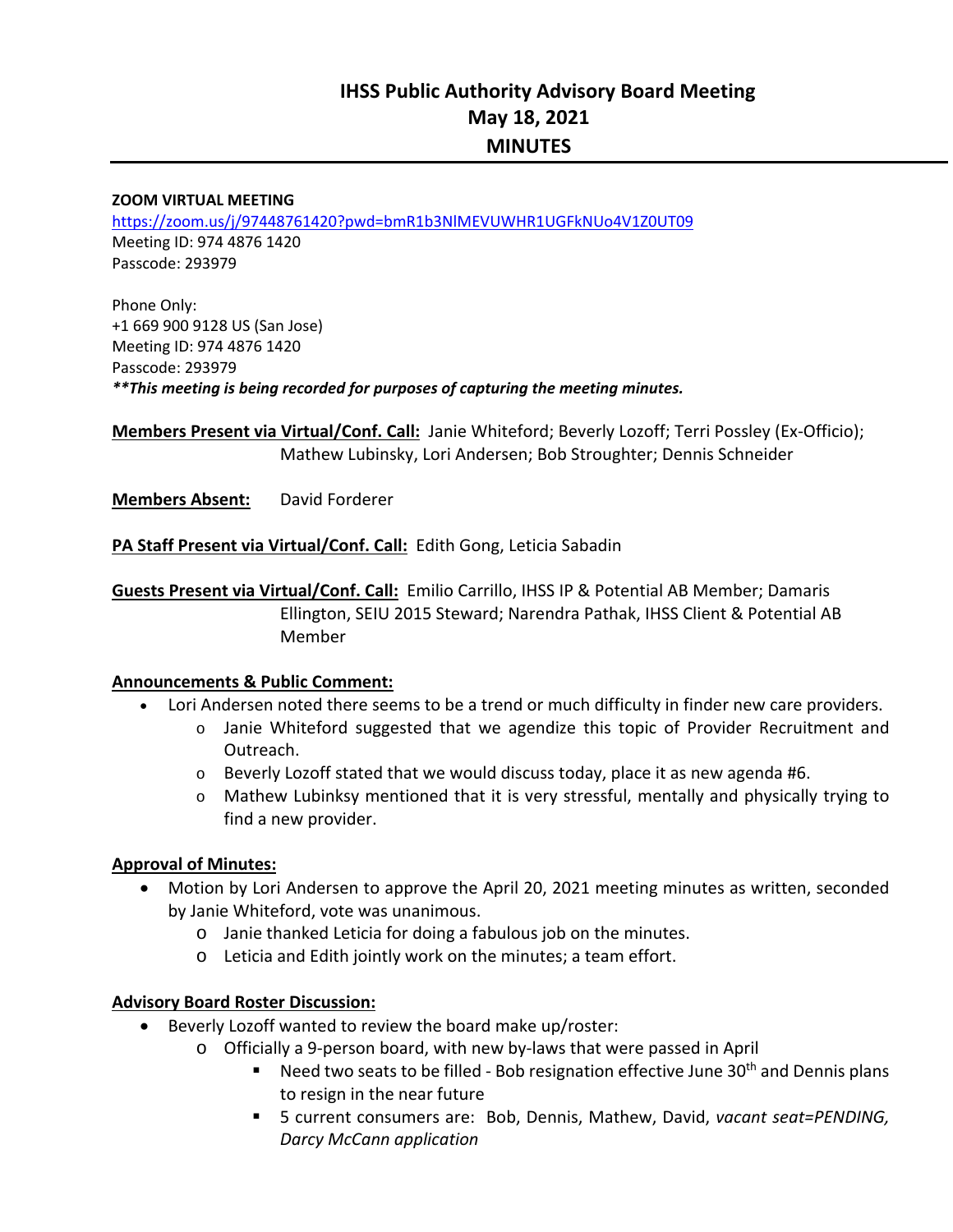- 4 other seats are: Janie-BOS rep; Lori-Public Health Advocate; Beverly-Parent or Family Advocate; *PENDING=Emilio—Union Rep*
- There is a potential new member interested in the board, Narendra Pathak, who would fit the Senior, Consumer with Disabilities seat. Beverly asked Narendra to attend a few AB meetings before making a final decision to submit an AB member application.

## **Report Back Unspent AB Funds:**

- Ad-hoc meeting between Beverly, Janie and Edith.
- Annual budget of \$6K.
- There are still unspent funds and request the AB brainstorm on ways to best use the funds before end of the fiscal year on June 30, 2021. Funds are "use or lose" and do not roll over in the next year.
- Proposal from Beverly to spend: \$1,000 for CICA training, \$500 for administrative costs (admin assistance) and approximately \$600 for stipend expense for 7 AB members for home internet use. Lori requested no stipend because of a conflict of interest.
	- o Motion to approve spending funds as proposed by Beverly by Mathew Lubinksy, seconded by Dennis Schneider, vote was unanimous.
- There were some suggestions of paying next years' dues now; also wanted to setup a budget committee for next FY 21/22.
- Other future spending ideas included: lunches for remote AB meetings (a la Door Dash); conference, seminars, or training via Zoom; recruitment of AB members; and planning a retreat; paying for a facilitator; and food.
- Dennis Schneider stated that the virtual meetings are more convenient and sometimes better.
- Mathew Lubinksy stated that he misses in‐person meetings. Meeting in person is sometimes more beneficial and facilitates more informal conversations that may not be done via virtual meetings. Some discussions may not be pertinent to the entire AB but are certainly helpful and needed.

# **Provider Recruitment & Outreach:**

- Lori Andersen brought this up in the announcements section of the meeting.
- This seems to be a big issue across the State.
- Janie Whiteford feels that the wages for providers need to be raised.
- Damaris Ellington mentioned other issues with recipients' not wanting to approve provider timesheets; there seems to be lack of accountability from IHSS and IPs must appeal with the Labor Commission when there are timesheet or approval issues.
- Emilio Carrillo asked about data of providers taking care of family members/recipients.
	- o 70%‐75% of IHSS providers are family members
- There was discussion about recruitment ideas, incentives, sign-on bonus to become an IHSS provider.
- Suggestion to highlight the rich health benefits package once IPs work 35+ hours for two months in a row.
- Set up an ad-hoc meeting for this topic
	- o Lori, Janie, Edith, Emilio, Damaris, Mathew agreed to be on the ad‐hoc committee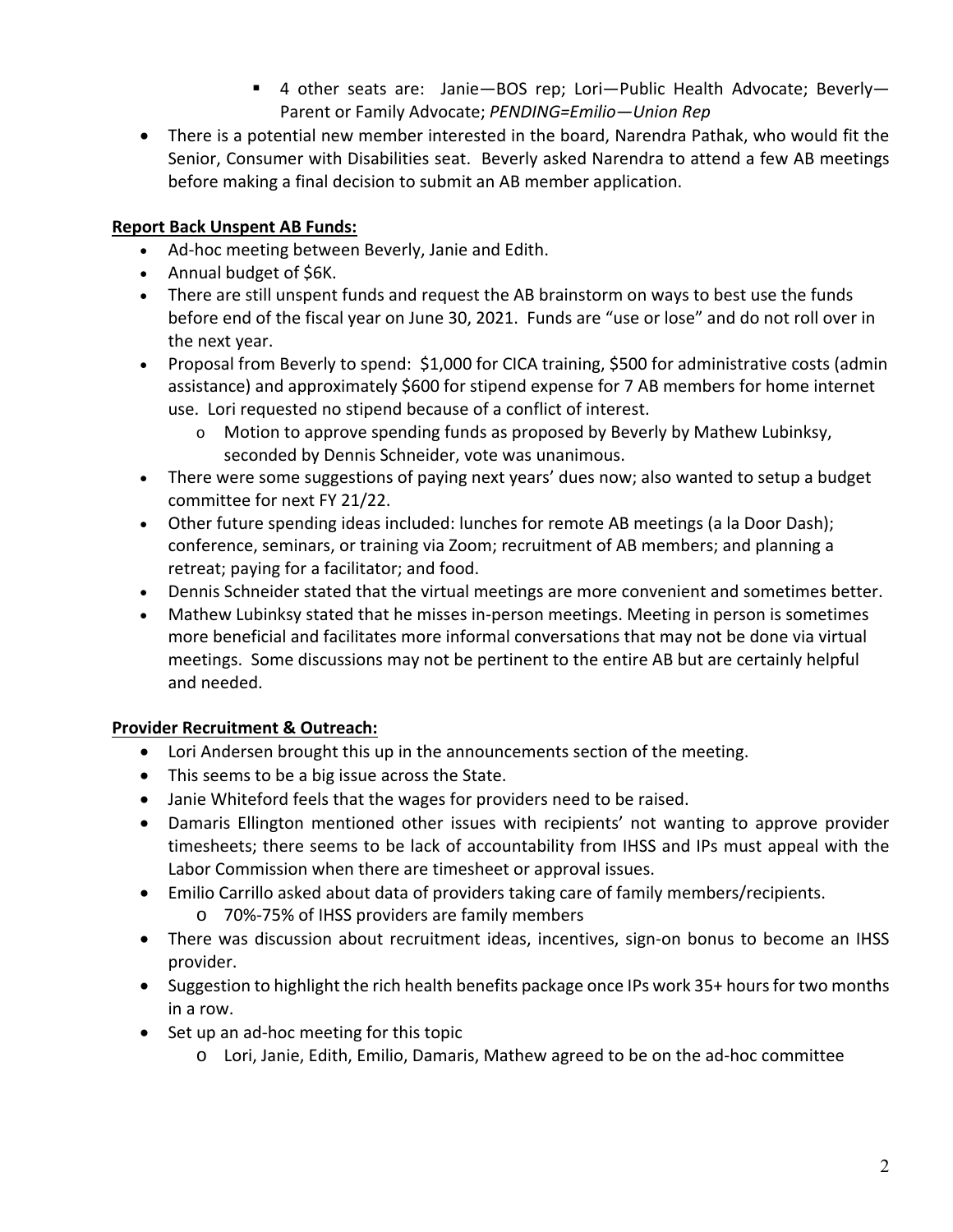## **PROGRAMS REPORT**

*Below in yellow/ OR \*asterisk were topics that were highlighted and mentioned.* 

The PA is working to address the American Rescue Plan Act COBRA subsidy for IPs who are eligible for this benefit. Multiple stakeholders (COBRA Administrator, PA, County) are involved because of the complexities with the eligibility notification, payment logistics, and federal reimbursement. PA has been seeking guidance from CAPA who is working with IRS to gain more clarity on the law and who/how the tax credit will work.

The Enrollment team had another milestone month in the number of enrollment appointments (almost 590). Again, having volunteers available to assist with benefits mailings, assisted in part, along with the enrollment team tweaking the schedule to allow for even more appointments to be completed on a daily basis.

**Staffing:** The Public Authority is fully staffed at this time.

#### **Benefits Administration:**

There are **12,390** IPs enrolled in the Valley Health Plan with **3,769** of those in the Classic Plan and **8,621** in the Preferred Plan. **13,016** IPs are enrolled in the Dental/Vision plans. There were **57** Smart Pass VTA Cards issued.

#### **Enrollment:**

Number of IPs enrolled: **582**  Number of IPs partially done: **859 (cumulative)** Fingerprints needing to be redone to date: **10** 

Scheduling an email/phone appointment is 9 days out (7 business days) from the time an IP completes the viewing of the orientation videos.

Group sessions with the union are still suspended due to the shelter in place order. LiveScan locations continue to be opened so IPs are getting background checks completed without issue.

#### **Registry Services:**

Referral lists continue to be given over the phone, emailed and mailed remotely. There are **384** active IPs on the registry and **2,091** active consumers.

#### The Registry:

- Completed **71** new consumer intakes and reactivated **24** consumers
- Attained **58** matches
- Provided **534** new interventions with over **231 hours** spent on the interventions

**Care Coaching:** The Registry received **23** referrals for Care Coaching

- **14** remote care coaching consultations were conducted
- Total active consumers **53**
- Total inactive consumers **252**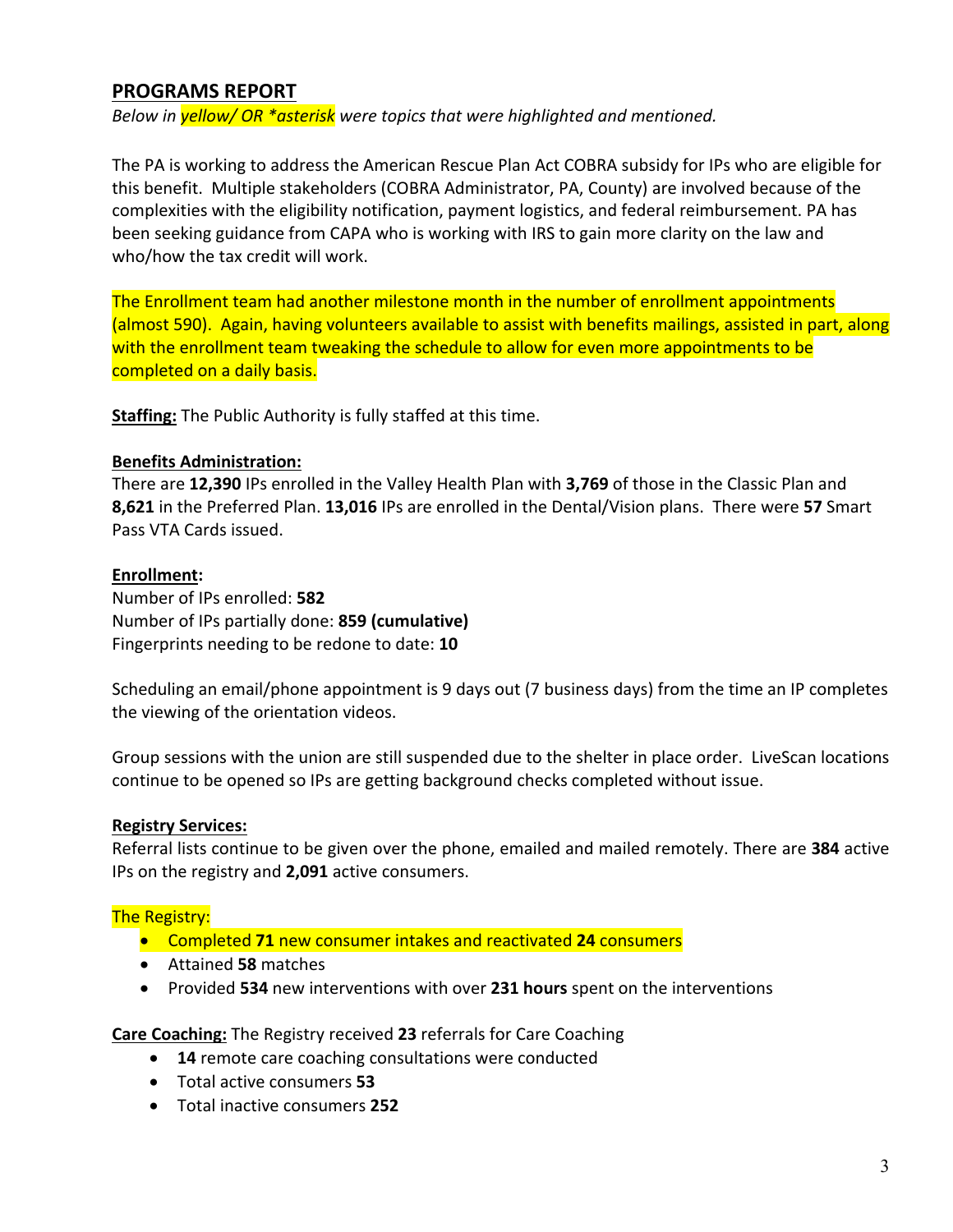**Urgent Care Registry:** There were **15** hours of urgent care services authorized to **three** consumers.

**Emergency Backup Registry:** There were no (0) requests for an emergency backup provider this month. There are a total of **19** providers on the emergency backup registry.

**Registry Introductory Training (RIT): One** remote RIT was held

- **28** interviews were conducted
- **64** reference check calls made, with **58** completed reference checks
- **9** providers attended the eRIT
- **8** providers were added to the registry

**EPG (formerly PPE):** A total of **164** kits were mailed with **124** sets going to IPs and **40** sets to Consumers for a total of **1,690** masks and **3,280** pairs of gloves. An online form for requesting PPE was made available in April, which likely increased the volume of requests; it also reduces the amount of call backs to confirm glove size or other missing information left on voicemail.

**Public Authority Phone Calls:** Calls continue to go to voicemail, are retrieved by staff and called back remotely. Therefore, only total inbound calls are reflected below and will continue until all staff return to the office. The PA received **5,017** voicemails/phone calls. Breakdown of the calls:

- **Registry 1,601**
- **Enrollment 1,325**
- **General 115**
- **Benefits 1,476**
- **Training/PPE 500**

**Consumer Connection Newsletter:** 27,116 IPs received the Spring Consumer Connections newsletter.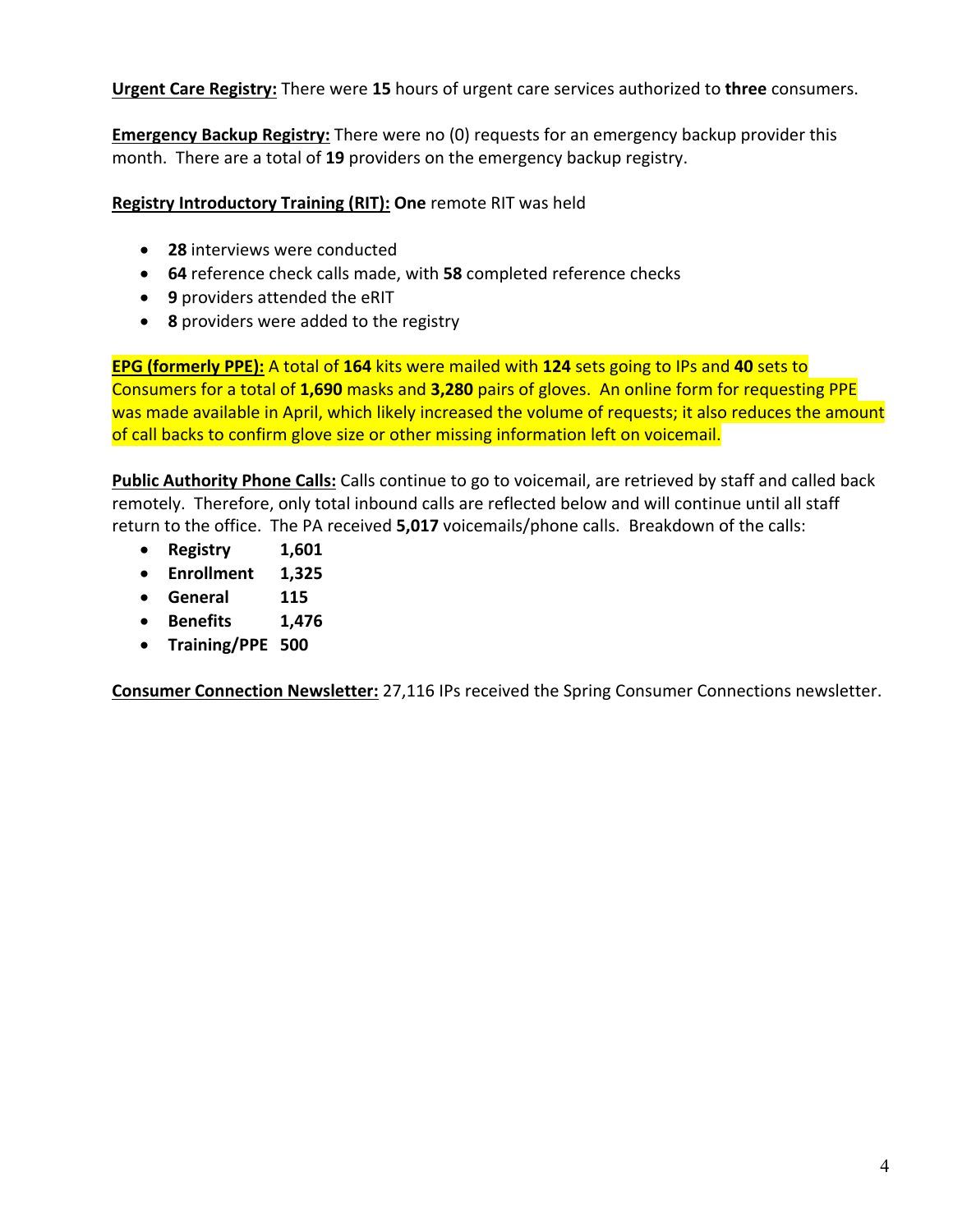**IP Trainings:** 15 classes were held this month. 173 IPs were trained with \$4,250 paid to providers as incentive payments. 13 classes were in person and two classes were online.

|      |                                      |            | #IPs           | <b>IPs</b> |                |                 |
|------|--------------------------------------|------------|----------------|------------|----------------|-----------------|
| Date | <b>Class</b>                         | Lang       | <b>Trained</b> | Registered | <b>No Show</b> | Venue           |
| 4/1  | <b>Understanding Diabetes</b>        | Eng        | 10             | 12         | 17%            | Milpitas        |
| 4/2  | <b>First Aid</b>                     | Span       | 12             | 16         | 25%            | San Jose        |
| 4/6  | Safe Lifting & Transferring          | Eng        | 10             | 13         | 23%            | Milpitas        |
| 4/8  | Safe Lifting & Transferring          | Viet       | 13             | 14         | 7%             | Milpitas        |
| 4/9  | <b>First Aid</b>                     | Mand       | 7              | 8          | <b>13%</b>     | San Jose        |
| 4/14 | <b>Emergency &amp; Disaster Prep</b> | Eng        | 20             | 23         | <b>13%</b>     | Online          |
| 4/16 | <b>CPR</b>                           | Span       | 11             | 15         | 27%            | San Jose        |
| 4/22 | Safety & Infection Prevention        | Viet       | 10             | 11         | 9%             | Milpitas        |
| 4/23 | <b>CPR</b>                           | Mand       | 10             | 10         | 0%             | San Jose        |
| 4/26 | <b>CPR</b>                           | Eng        | 10             | 13         | 23%            | Cupertino       |
| 4/27 | Last Phase of Life                   | Eng        | 11             | 14         | 21%            | <b>Milpitas</b> |
| 4/28 | <b>CPR</b>                           | Mand       | 11             | 13         | <b>15%</b>     | Cupertino       |
|      | <b>Caregiver Stress</b>              |            |                |            |                | Online          |
| 4/29 | Management                           | <b>Eng</b> | 19             | 21         | <b>10%</b>     |                 |
| 4/29 | Last Phase of Life                   | Viet       | 9              | 9          | $0\%$          | <b>Milpitas</b> |
| 4/30 | <b>First Aid</b>                     | Span       | 10             | 12         | 17%            | Cupertino       |

**Electronic Time Sheets:** The combined adoption rate reached **99.9%**. Providers reached **99.8%** and Consumers reached **100%.**

**Direct Deposit: 65.2%** of IPs are using direct deposit.

**Sick Leave Update: 26,572** active IPs have accrued 16 hours of sick leave. **4,613** have claimed some hours and **3,359** have claimed all 16 hours so far.

**SEIU Collective Bargaining:** Two collective bargaining meetings were held in April; both parties executed an extension to the existing agreement to end of May. Friday afternoons from 1‐5PM are reserved for on‐going meetings.

- \*\*Still an issue with the NO Shows. There is the incentive payout for providers that go to class, they will get paid \$25.00 for each class they attend.
- Janie recommends that the provider pay for not attending a class they were signed up for.
- Damaris mentioned an issue with calling providers and the person answering the phone is the actual recipient.
- Damaris suggests consumer training that is needed. Make it a requirement.

# **CAPA REPORT**

*Below in yellow/ OR \*asterisk were topics that were highlighted and mentioned.*  The CAPA Board met on April 22.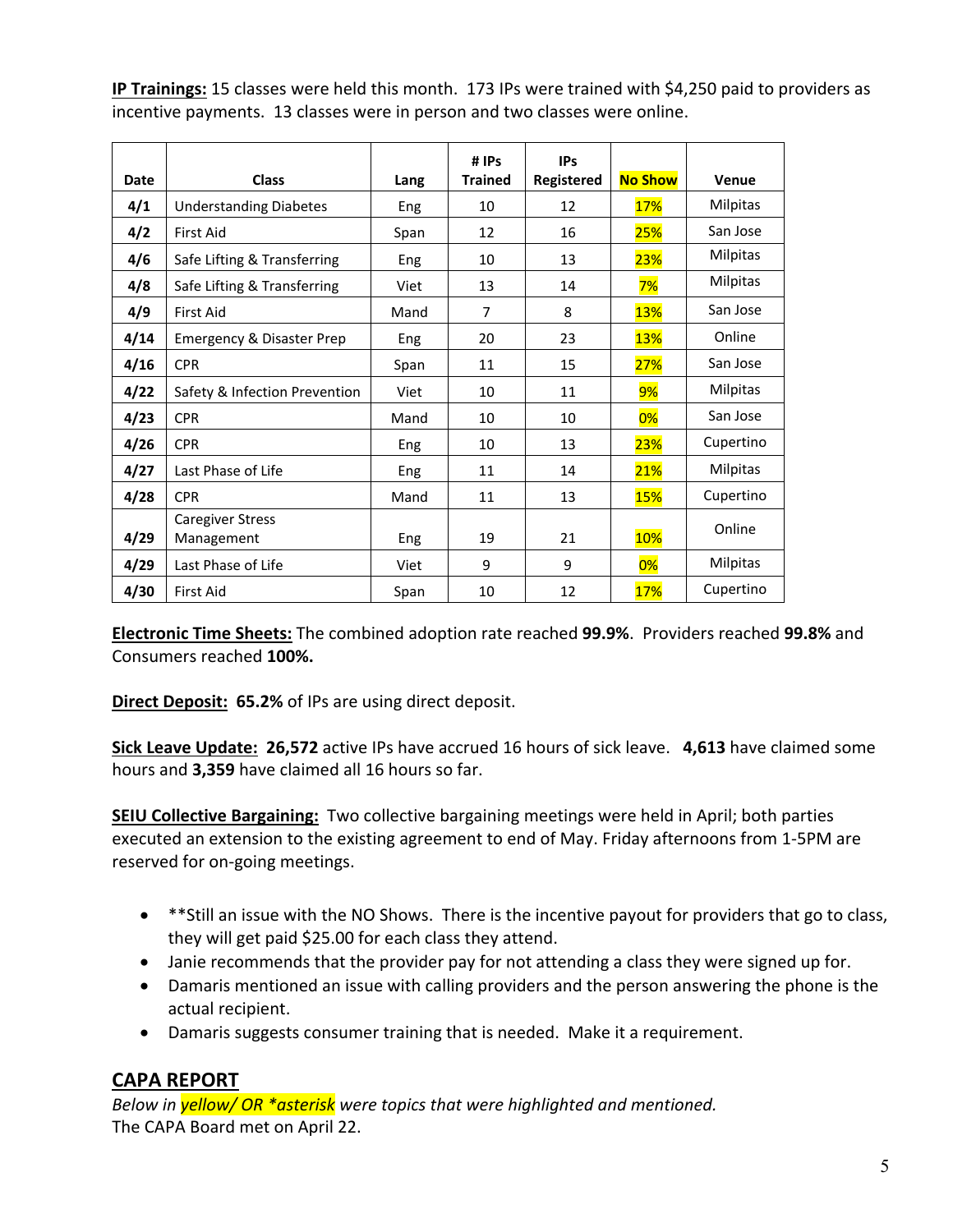**State Budget Overview:** The May revise is due on May 14; the CAPA ED thinks there will be a small increase in PA Admin. The senate is looking to repeal the 7% permanent cut.

#### **Legislation:**

The challenge/lawsuit against the Governor regarding Executive Orders around relaxing of the Brown Act during the pandemic are sitting at the appellate court and seems to favor the governor, but it is unclear how they will rule.

The April meeting only focused on Brown Act bills, of which there are three. If any bill has not been cleared out of committee by May 7, then they will be tabled and become a 2‐year bill. At this time, it appears that only AB 339 by Lee, will move forward. This is the bill that CAPA opposes and has sent a formal coalition letter against the bill, even with the revised language.

CAPA has changed its position on a few of the bills as more information or amended language has been presented. The list of bills is divided into the following categories: Brown Act, Labor, IHSS Program, Other. This month's report only lists the bill number, sponsor and CAPA position. Please refer to the previous month's report for a full description of the bills or go to: https://legiscan.com/CA/legislation/2021

#### **Brown Act Bills**

**AB 339 (Lee) Brown Act: Renamed and amended "Local government: open and public meetings"**  *Position: Oppose*

**AB 361 (Rivas) Brown Act/COVID**  *Position: Support* 

**AB 703 (Rubio) Brown Act/Teleconferences**  *Position: Support*

**SB 274 (Wieckowski) Brown Act/Email** 

*Position: Watch* 

#### **Labor Bills**

Many of the labor bills shouldn't apply to IHSS. CAPA, CSAC and CDWA are looking to apply standard language to many of the bills because it will be very confusing and does not apply to the IHSS population.

#### **AB 95 (Low): Bereavement Leave**

*Position: Questions*

**AB 237 (Gray) – Employer health benefits: strikes** 

*Position: Watch* 

**AB 650 (Muratsuchi): Hazard Pay** 

*Position: Watch*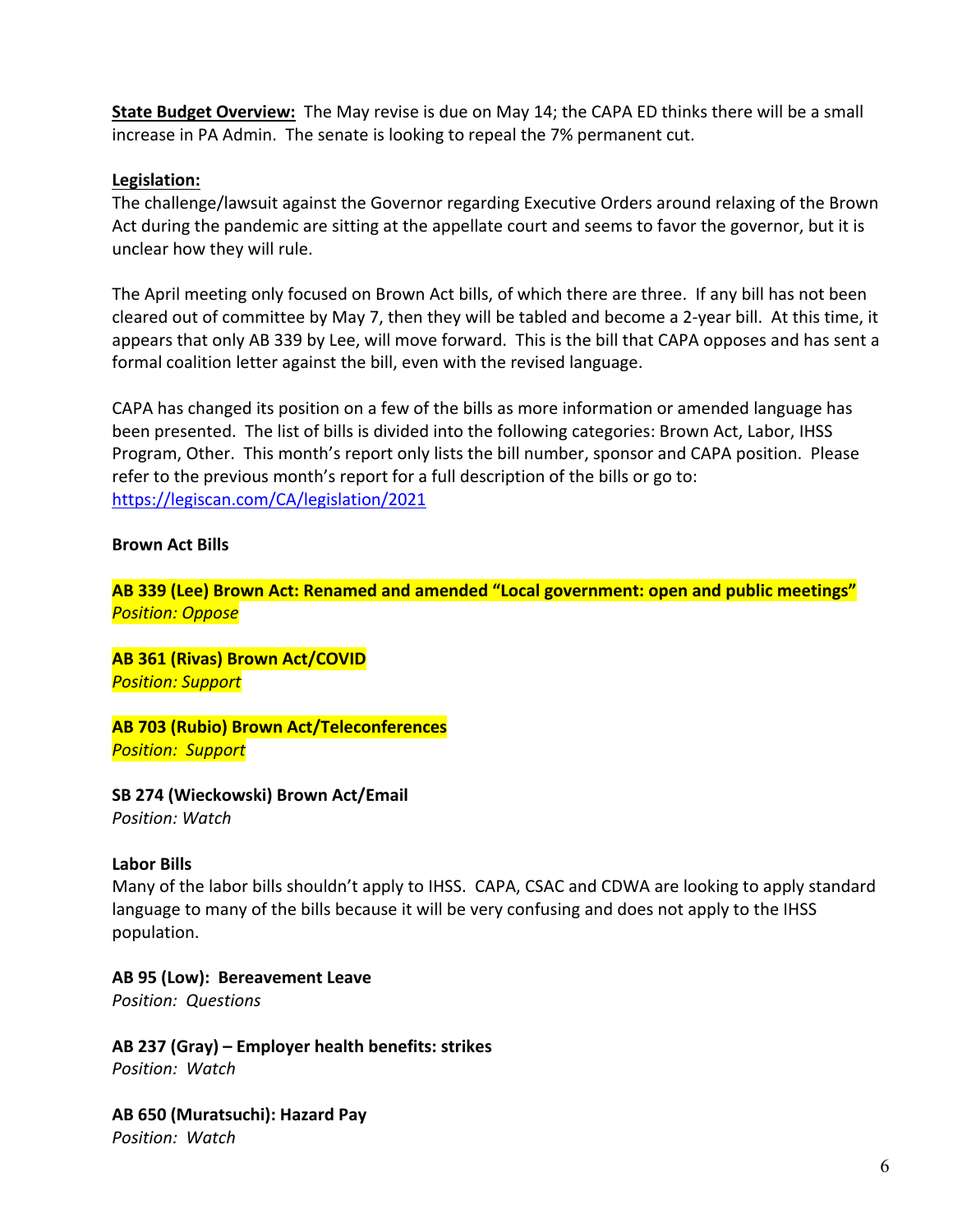**AB 995 (Gonzales): Paid Sick Leave** *Position: Watch* 

**AB 1003 (Gonzales): Employers: Wage Theft**  *Position: Watch* 

**AB 1179 (Carrillo): Employer‐provided Backup Childcare**  *Position: Questions* 

**SB 270 (Durazo): PERB penalty/Unions and Employee Info**  *Position: Watch* 

**SB 321 (Durazo): OSHA/Household Domestic Services**  *Position: Neutral* 

**SB 505 (Hertzberg): Withholding Wages**  Passed in Senate; with Assembly now. *Position: Watch* 

**IHSS Program Bills** 

# **AB 344 (Flora) SOC 846 Retention**

*Position: Sponsor* 

**AB 580 (Rodriguez) Local Emergency Planning: Vulnerable populations**  Passed in Assembly; with Senate now. *Position: Support* 

**SB 648 (Hurtado) Care Facilities & IHSS** 

*Position: Pending*

**Other Bills** 

**AB 473 & AB 474 (Chau) Public Records Act & IHSS Provider Records**  *Position: Concerns* 

**AB 1403 (Levine) & SB 52 (Dodd) PSPS/Local Emergency**  *Position: Support*

**AB 1532 (B & P Committee) Nurse Practices Act/Unlicensed Workers**  *Position: Pending* 

## **CDSS/CWDA Update**

● Budget increase of \$1.5M medical accompaniment for last part of FY21.